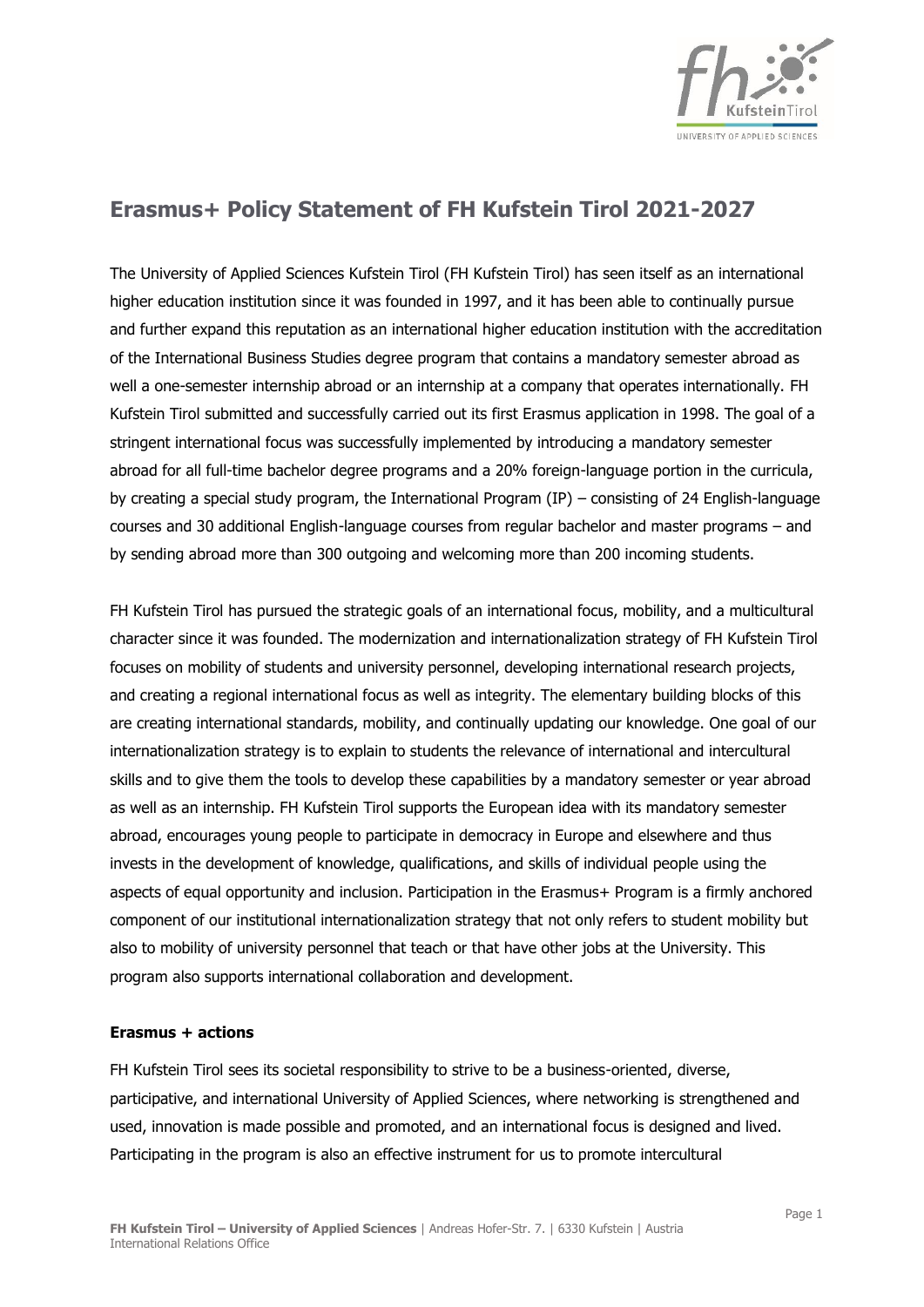understanding and diversity, to support the formation of a society with stronger cohesion without exclusion, and to create a European educational area. This is why FH Kufstein Tirol would like to participate in all three Erasmus Key Actions, whether it participates as a coordinator or as a partner. For more than 20 years, the University of Applied Sciences has participated in Key Action KA1 – mobility for students and university personnel – and is following specified processes that serve to monitor quality and also help mobility participants with implementation.

In practice, implementation of student mobility with partner universities is as follows: Mobility measures must only be implemented in accordance with a previously concluded cooperation agreement between the higher education institutions. This cooperation agreement sets forth the specific tasks and responsibilities of the individual parties as well as their obligation, for example with regard to selecting, preparing, receiving, and integrating mobile students, and to apply mutual quality criteria.

Sending higher education institutions are responsible for selection and allocation processes of students. They are also responsible for fair, transparent, proper selection criteria (ranking of grades, language skills, motivation letters, etc.) as well as for documenting the process and archiving the process documentation. During this process, compliance with the principles of non-discrimination is important, especially the equality of women and men as well as the integration and promotion of mobility opportunities for socially disadvantaged students.

Sending universities select their students before the beginning of the semester, they nominate them to the partner university, and the receiving university offers preparatory language courses. Sending universities verify whether students who go abroad meet language requirements. This serves the purpose of quality assurance and provides a guarantee to the partner university and the student that the student can understand the classroom instruction at the receiving university. Both higher education institutions ensure that socially disadvantaged students or students with special needs are encouraged and given support to participate in mobility measures. FH Kufstein Tirol puts forth effort to provide mobility for each student whether this takes place by active support to receive a scholarship or by the "Internationalization at Home" program that offers non-mobile students the opportunity to receive an international education on site by taking part in the International Program (IP).

Before the beginning of a stay abroad, the students receive information about the higher education institution, about the course program, about the technical and linguistic requirements, about the required credits/ECTS (recognition), and grading system. Stays abroad are carried out on the basis of the standards of the ECTS & DS label, which provide academic transparency and recognition of academic achievements after the stay. An individual Learning Agreement is concluded before the start of the study abroad program, which is only valid if FH Kufstein Tirol, the partner university, and the student have signed it.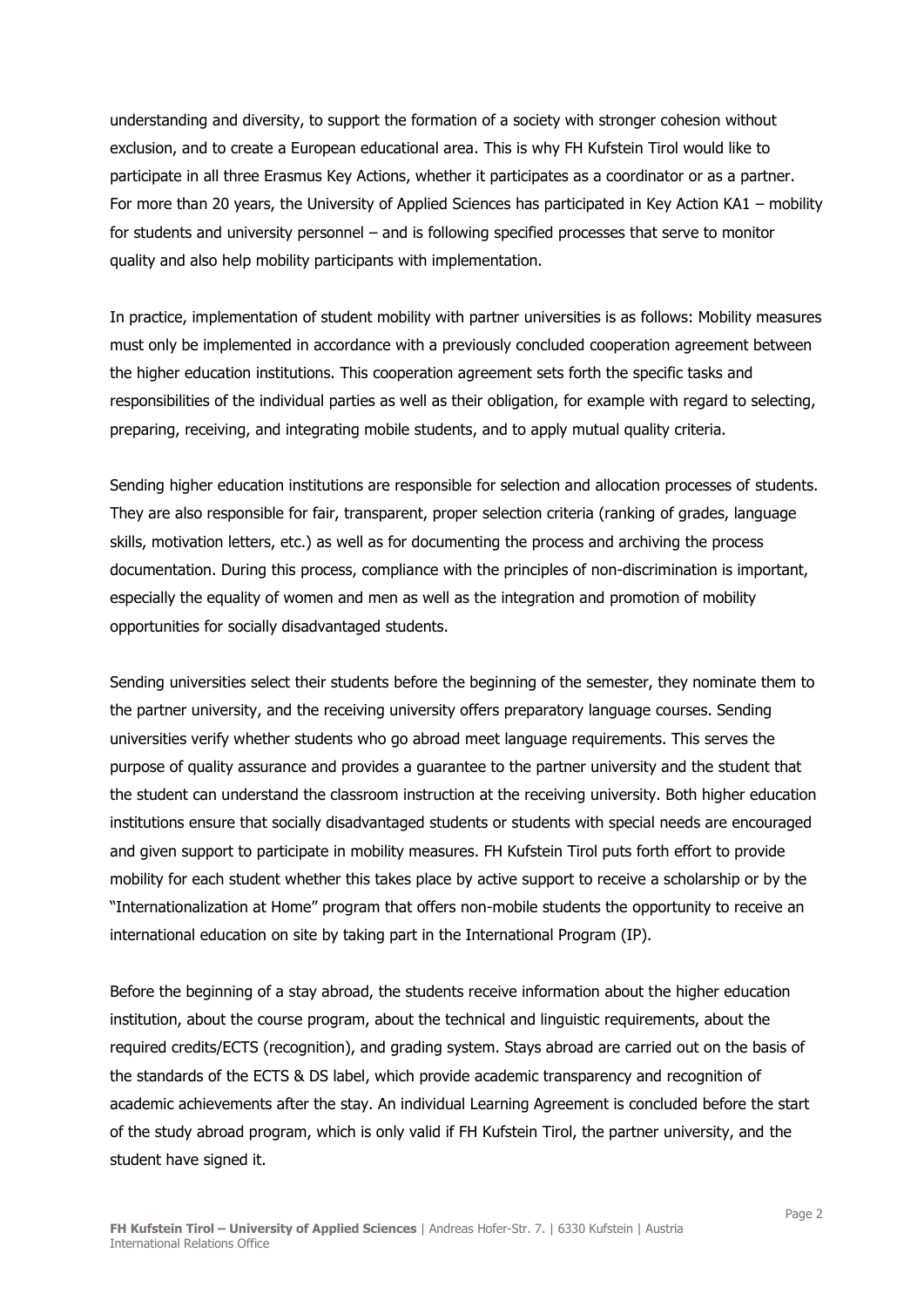After the mobility phase has ended, the higher education institutions agree to issue a transcript of records with a complete listing of credits and to mutually recognize the listed credits, provided that they are approved in the Learning Agreement in advance by the academic supervisor and the mobile students. These measures and offers are evaluated and assessed each semester by incomings. The outgoing students turn in their evaluation forms and experience reports each semester, and the reports are used for quality assurance or quality improvements for the exchange program.

Promotion of mobility in the areas of degree programs and teaching is an aspect of our comprehensive internationalization strategy, which is why FH Kufstein Tirol also supports international expertise and knowledge transfer in the form of lecturer and personnel mobility in addition to student mobility. By doing this, FH Kufstein Tirol not only ensures the quality of the study programs and administration but also deepens and expands existing partnerships. We as an institution support gaining lecturers and personnel from partner universities as well as sending lecturers and personnel to partner universities. Lecturer and personnel mobility is also handled by a transparent, fair selection procedure. Before a lecturer or staff member participates in mobility, a Grant Agreement is concluded between the mobile person and the higher education institution along with a Staff Mobility Agreement that is signed before the beginning of the mobility by the mobile person, the receiving higher education institution, as well as the sending institution. A letter of confirmation from the receiving higher education institution confirms and once again officially recognizes the stay, indicating the exact number of days.

Depending on the opportunities that the new generation of EU programs offers, FH Kufstein Tirol is very interested in increasing and expanding its collaboration with higher education institutions, companies, and organizations. Selected cooperation opportunities have strategic importance, especially for developing Erasmus Mundus joint master programs. For this and the support of political development and collaboration, active participation by the institutes of FH Kufstein Tirol plays a great, important key role in implementation as well as target achievement.

## **Goals & planned effects on FH Kufstein of participating in the Erasmus+ Program**

As an internationally networked higher education institution, diversity is part of our everyday life, and we promote an understanding of people from different cultures. At the same time, we see ourselves as an independent higher education institution rooted in our region, and we make a purposeful contribution to society, while strengthening the Kufstein location and Tyrol. FH Kufstein Tirol has already completely implemented the following goals regarding student mobility: a mandatory semester abroad for all full-time degree programs, establishing mobility windows for all degree programs, as well as complete recognition of credits abroad. The quality of how student mobility is carried out is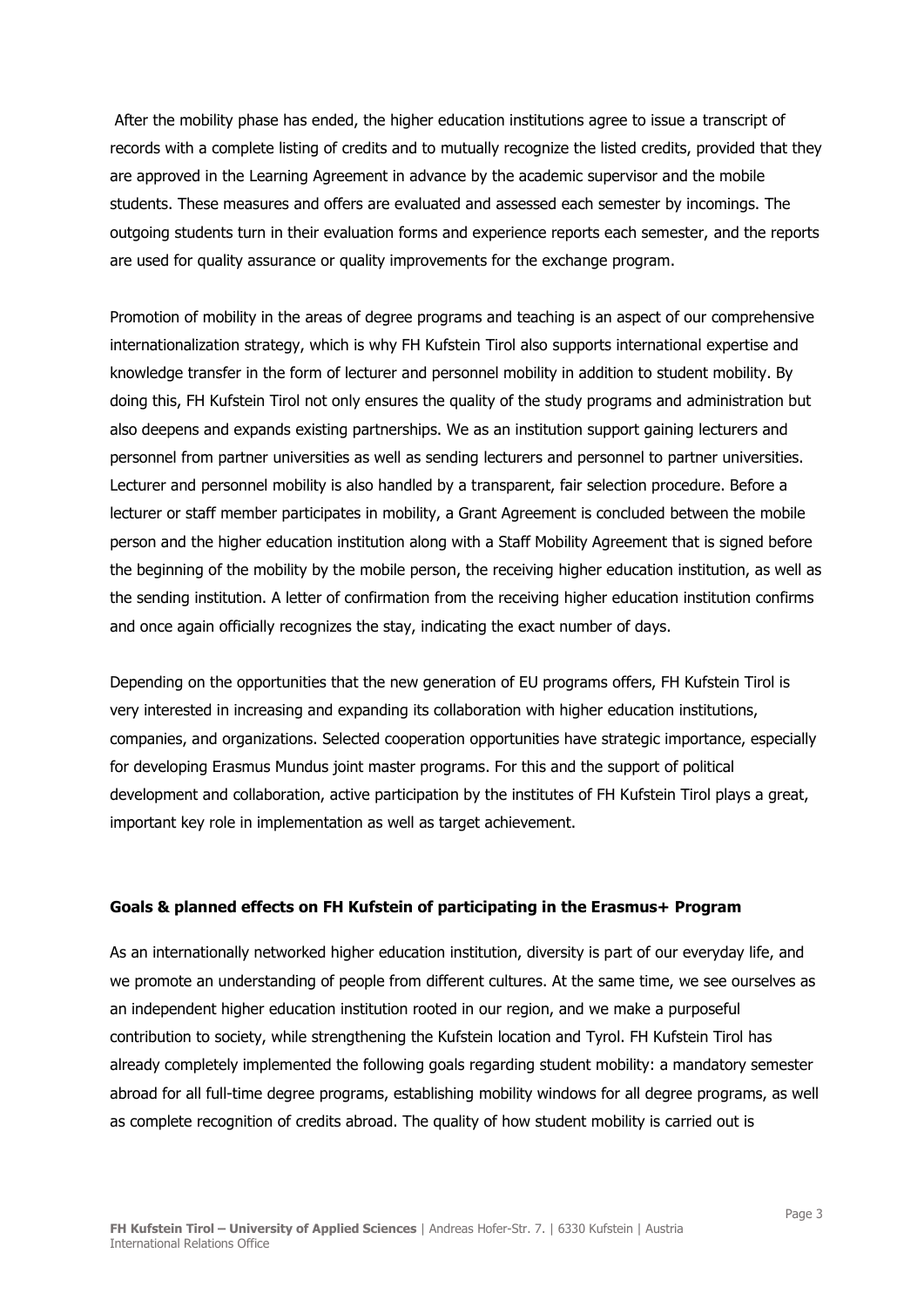monitored by indicators such as evaluating experience reports of student mobility measures and is also ensured by accreditations and quality seals such as the ECTS & Diploma Supplement label.

FH Kufstein Tirol has set the following new goals in this regard:

• Introduction of pre-departure meetings

Students are currently prepared for their stay abroad at an informational event for each individual degree program. In view of and in preparation for the upcoming Finance & Mobility Management, FH Kufstein Tirol is planning on implementing a supplementary source of information in the form of mandatory pre-departure meetings that are to take place in small groups sorted by criteria such as country groups (country tables for the students to get to know each other). At these meetings, the Grant Agreement, the Learning Agreement, and all information about Erasmus+ support are to be explained and signed, and general information, organizational concerns, and safety instructions are to be discussed.

- Increasing the number of internships abroad FH Kufstein Tirol would like to achieve a one-third increase in the number of students who complete their mandatory internship abroad.
- In addition to acquiring professional and intercultural skills, we especially feel that the role of the students as "*ambassadors*" of the sending higher education institution, of the receiving higher education institution, and of the program is an important aspect. We see the students as a voice of and as a link between countries, economies, and higher education institutions and especially promote this by disseminating information about the experiences that our students make abroad by communicating this information internally (via newsletter, magazine, "WatchOut," annual report, and our homepage) and externally on various channels and at events (HomeComing, open house, network meetings, and exhibitions). Our higher education institution also has set a goal of communicating this information by setting up a series of events in the form of *fireside chats* where outgoing students tell their class as well as future outgoing students in the study program about their experience, and the indicator of "one fireside chat per year per degree program" is used for comparison purposes.
- The aspect of *civil engagement* as part of Social Erasmus+ is also to be supported with the help of and increased collaboration with organizations and higher education institutions. This produces positive synergy effects such as strengthening long-term, sustainable collaboration in international and national contexts with various cooperation partners who promote political dialog and the global attractiveness of European university education.
- Another goal is to *qualitatively expand existing partnerships, to continually maintain existing* networks, and to promote international projects and research.
- As part of *lecturer and personnel mobility*, our institution supports expanding, collaborating with, and deepening international relationships. We not only focus on international expertise and knowledge transfer but also on promoting intercultural skills, knowledge of European and